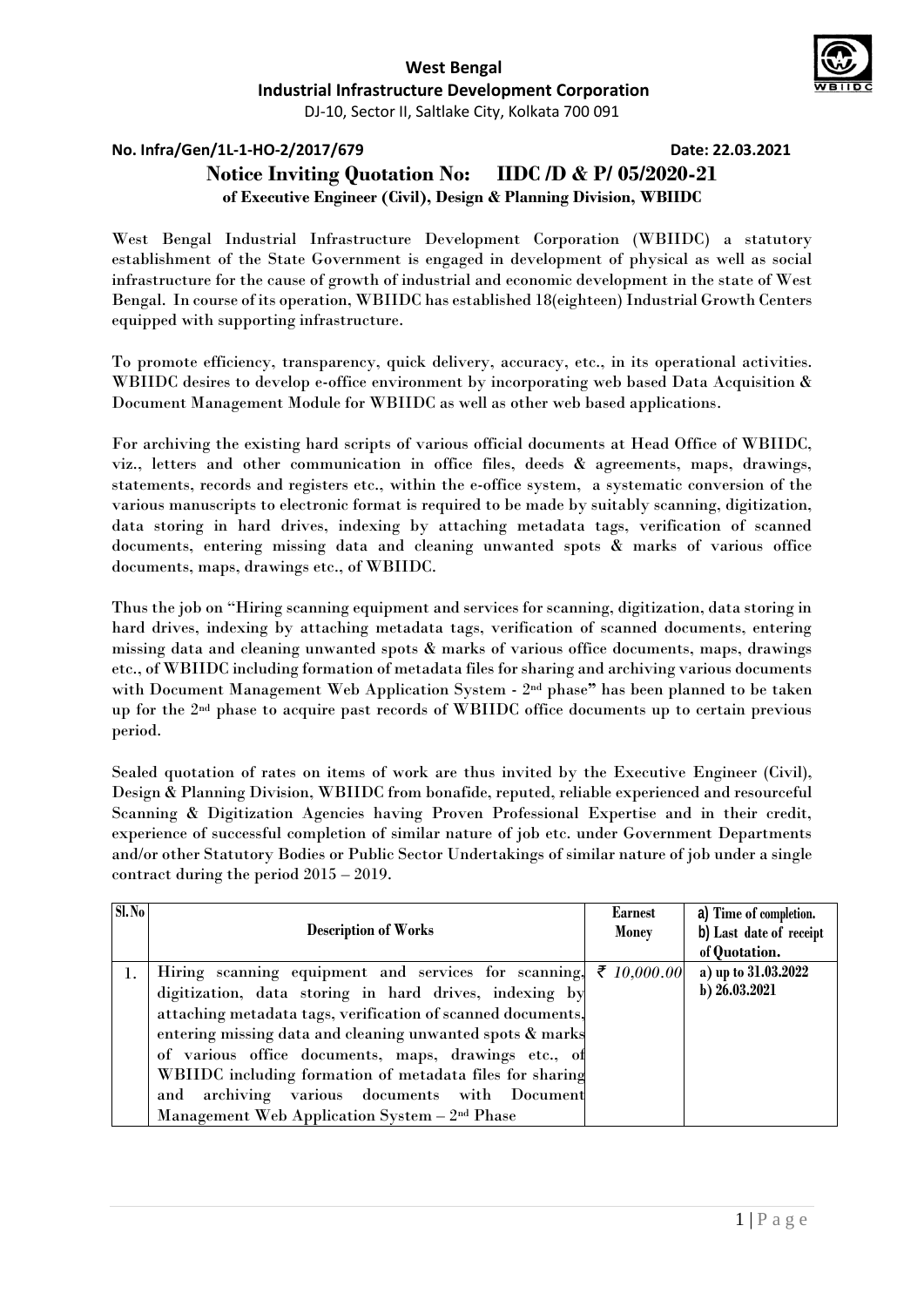# **West Bengal Industrial Infrastructure Development Corporation** DJ-10, Sector II, Saltlake City, Kolkata 700 091



#### **Application Procedure**

Intending quotationers shall have to submit to the Executive Engineer (Civil), Design & Planning Division, WBIIDC at above address photo copies (self-attested with company stamp & date) of credentials regarding satisfactory completion of similar nature of work as mentioned above, along with valid Professional Tax Deposit Challan, PAN Card, Latest I.T. Return Details, GST Registration Certificate, Completion Certificate etc., during submission of the quotations in their official letter heads.

All the photocopies will be verified from originals at the time of opening the quotations. Quotations submitted will be treated as cancelled and the applicant will not be entertained for the participation in the process if the originals are not produced for verification.

#### **Quotation Submission & Opening**

The completed quotation papers along with deposit proof of earnest money through NEFT will be received at above address up to 15.00 hrs. (I.S.T.) till 31/03/2021 and will be opened at 15.30 hrs. (I.S.T.) on the same day in presence of the intending quotationers or their authorized representative. The earnest money deposit (EMD) of successful quotationer will be retained as security deposit while the EMD for unsuccessful quotationers will be refunded on issue of work order.

#### **Validity of Offer**

Bids shall remain valid for a period not less than 120 (One hundred twenty) days after the date of opening of the quotation. Bid valid for a shorter period shall be rejected as non-responsive. If the bidder withdraws the bid during the period of bid validity the earnest money as deposited will be forfeited forthwith without assigning any reason thereof.

#### **Bidding Requirements**

- a) If any bidder does not quote any rate against any particular item, it will be considered that the bidder is bound to execute the work up to stipulated quantity free of cost i.e. no amount will be claimed against that item for execution up to stipulated quantity mention in the BOQ.
- b) A bidder is not permitted to participate, if he has been debarred or penalized for any reasons out of work, by any Government department. During the bidding process if it is found that the firm has been debarred or penalized by any Govt. Department, the bid will be rejected outright. An affidavit in the prescribed format (mentioned in annexure) is to be produced in this respect.
- c) Joint venture establishments will not be allowed to participate in the above NIT. A prospective bidder shall be allowed to participate in a single job either in the capacity of individual or as a partner of a firm. If found to have applied severally in a single job, all his applications will be rejected for that job.
- d) The rates mentioned in the priced Schedule of Work is inclusive of GST  $@$  18%, all other Taxes and charges relevant to the work. Bidders should take note of the matter during quoting the rates.

#### **Scanning Specifications:**

- The documents shall be scanned on a 300 DPI resolution in Grey Scale
- The Scanning Agency should ensure that quality of scanned imaged are enhanced up to optimum level and required image enhancement activities like De-skew(to make the images straight), contrast ratio setting etc. have to be done on the documents.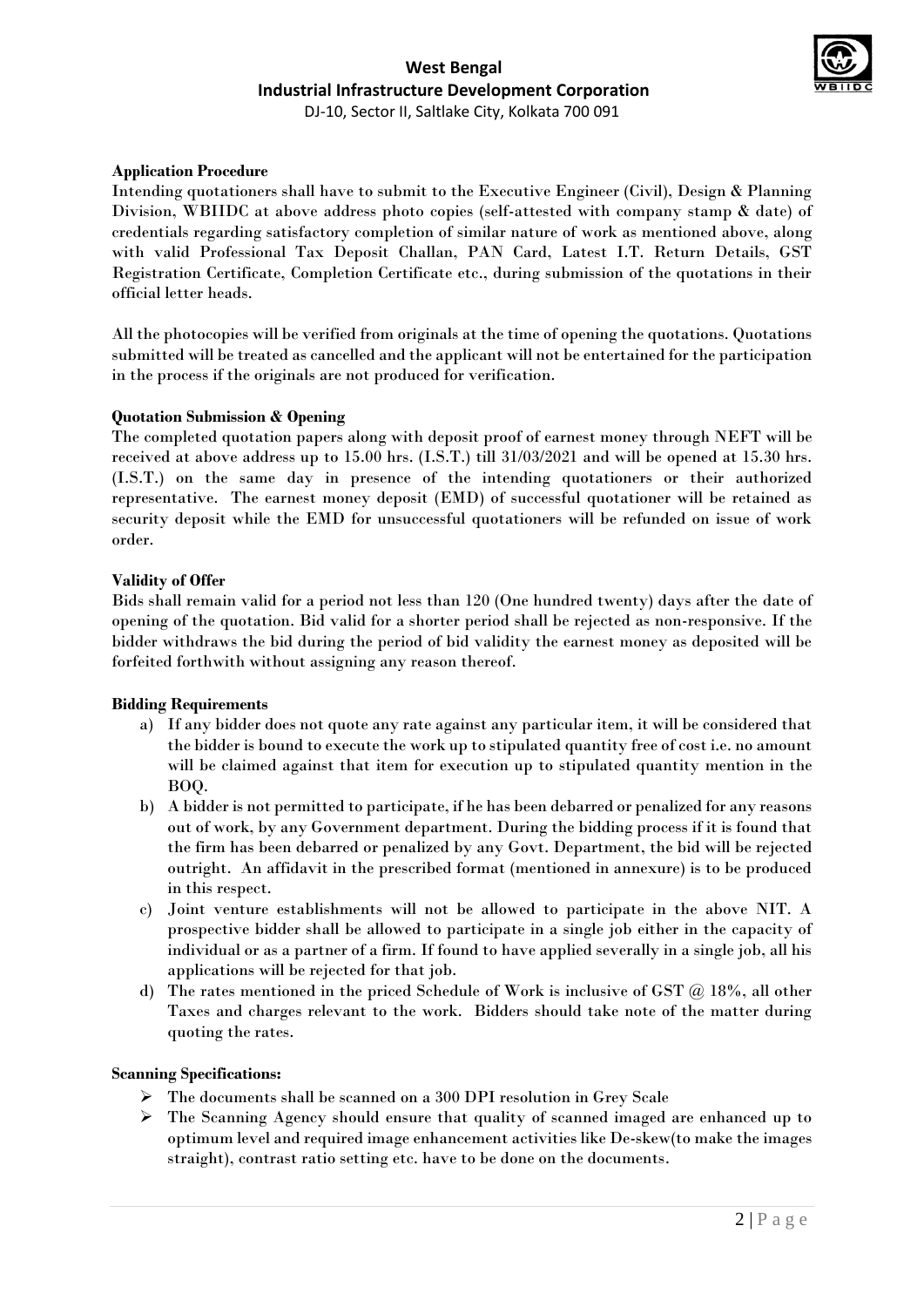

# **West Bengal**

# **Industrial Infrastructure Development Corporation**

DJ-10, Sector II, Saltlake City, Kolkata 700 091

- In case the documents are not legible, it will be Scanning Agency's responsibility to scan the documents on high resolution i.e. 300 dpi.
- $\triangleright$  In case the content of the documents are not visible then document scanning shall be done in Grey Scale. No extra payment shall be made for the same.
- The Agency should ensure that all documents are digitized.
- No page/document shall be digitized more than once.
- The scanned documents should be retrievable through search. The documents would be searched for the metadata tags that were used to index the documents.
- $\triangleright$  These metadata tags should include the following minimum reference tags:
	- Subject of the document
	- $\blacksquare$  File No.
	- Date of document
	- **Department**
	- **Authority**
- $\triangleright$  More metadata tags shall be required to be added to the above list. The same shall be discussed and finalized with the executing agency during course of work.
- $\triangleright$  The document should be retrievable by searching for any of the metadata tags mentioned above.
- Access Control- There shall be an access control that shall be imposed on each of the scanned documents. The access control would be at the document level. Only users at a particular level on the hierarchy should have access to certain documents.

# **Scanning Infrastructure**

- The scanning agency will use its own infrastructure. This shall include, but is not limited to, Computers, Scanner etc. for document scanning.
- $\triangleright$  The scanning agency would deploy its own human resource for all the aforementioned activities. The scanning agency shall deploy adequately skilled manpower resources to complete the job within the specified time.
	- Computers and plotters in sufficient numbers and other equipment require have to be setup by the agency at its own cost. The Vendor will also have to use his own stationery for taking out the printouts of sheets for Quality Checking.
	- The Vendor will also have to arrange CDs/DVDs/External HD himself on which he will take backups of the finally modified data of each document / Drawings / Land plan / Maps.
- $\triangleright$  It is the responsibility of the Vendor to digitize neatly & correctly with proper attributes as per the project standards and should pass through all the quality checks.
- $\triangleright$  The Vendor will be responsible for arranging backups on CDs/DVDs/External HD.

# **FINAL DATA**

After the completion of digitization &cleaning, following should be ensured before archiving the data and sending it to office of WBIIDC.

- The vendor should ensure to fill in the various data quality check forms duly signed from the vendor side.
- $\triangleright$  The metadata for the data coverage should also be completely filled in with necessary comments wherever required.
- $\triangleright$  Deliverables to be supplied by Vendor
- $\triangleright$  To be delivered in properly labelled CD's as per the standards nomenclature.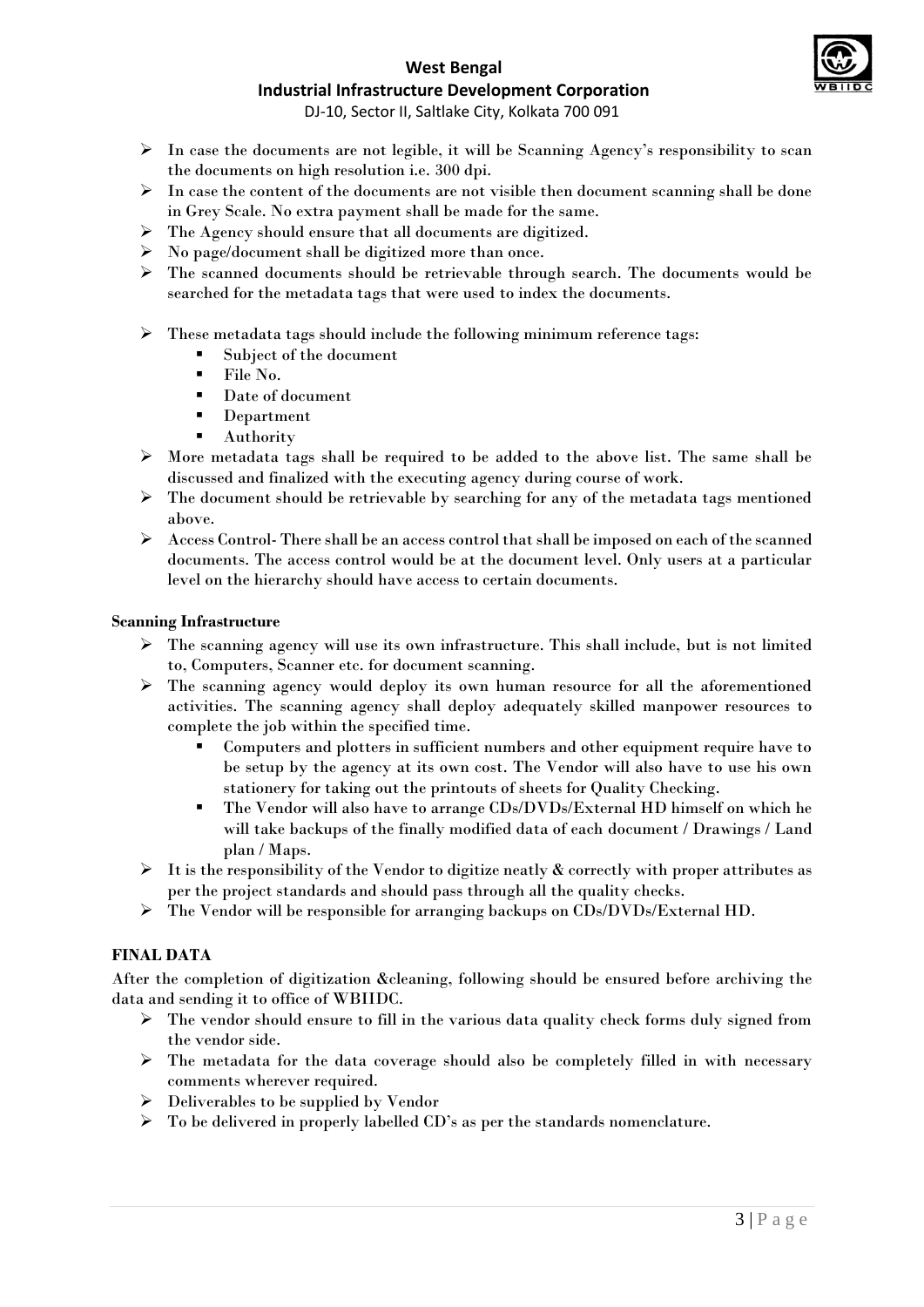

DJ-10, Sector II, Saltlake City, Kolkata 700 091

#### **Documents for Scanning and indexing**

The documents could be in the form of individual pages or books. Thus, the scanner employed should be of flatbed, overhead, V shape Cradle etc. to facilitate scanning of documents in any Form. After scanning, the documents would have to be indexed. Indexing is to be done by attaching metadata tags to each of the documents.

#### **Backup**

The Scanning Agency is required to take backup of incremental data at the end of the day. The backup shall be taken on a hard disk drive and shall be stored in secured place for data retrieval during emergency.

# **Handover of original documents.**

After scanning and indexing, the original documents would have to be handed over to the department concerned in their original condition to the authorized person. Appropriate entries would have to be made by the Scanning Agency in their register.

#### **Functional details**

The functional details pertaining to the scope of work mentioned above shall include the following:-

# **Pre-scanning**

Documents are kept at respective sections of WBIIDC Head Office. The Scanning Agency is required to collect these documents carefully. While collection, the following details are to be entered into the log register.

- No. of documents collected
- No. of pages collected.
- Date of collection
- Expected date of return
- Actual date of return
- Collected from
- Collected by(bidder himself) and Signature
- Returned back(Bidder himself/Authorize person) and signature
- A copy of the log register would have to be maintained by the Scanning Agency.
- Documents that are very old and are not in good physical condition would have to be repaired and prepared before they can be scanned.
- The Scanning Agency is required to take necessary precautions while handling the documents.
- The documents are to be maintained in an orderly manner without disturbing the chronology of the documents and without mixing pages between different documents.
- Secrecy of the contains of the documents are to maintained by the Scanning Agency and in no case in any shape of the contents are to be exposed or disburse to anybody other than authorized representative of the quotation inviting authority.
- In case of any loss or damage of documents Scanning Agency is liable for the same and has to submit a copy of fresh documents before final payment.
- Original document would be handed over in phase.

#### **Post Scanning**

 $\triangleright$  After scanning, the physical document would have to be pinned together/tagged in the same form as it was given for scanning by the individual departments.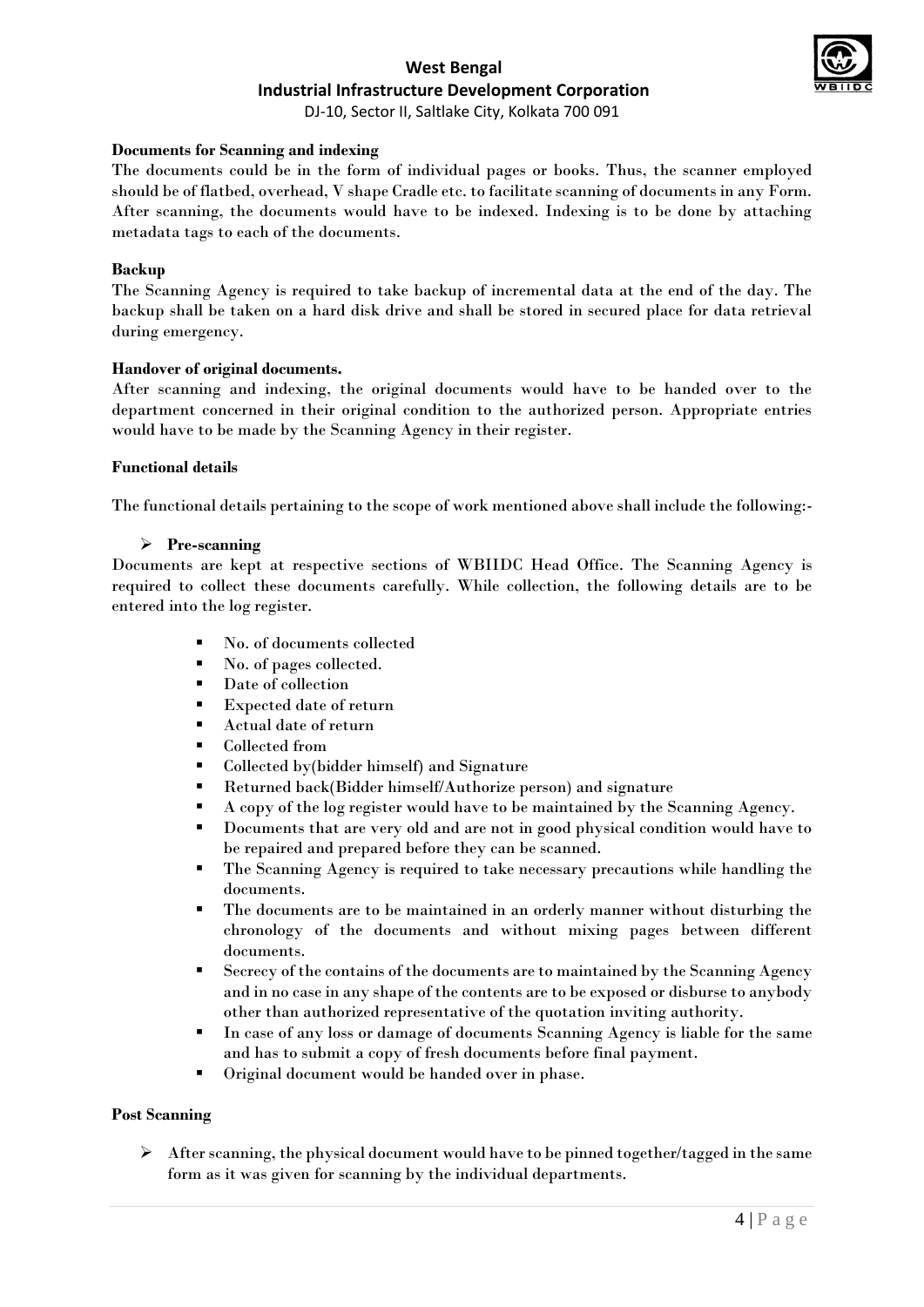# **West Bengal**



**Industrial Infrastructure Development Corporation**

DJ-10, Sector II, Saltlake City, Kolkata 700 091

- $\triangleright$  The scanned data shall be stored on the computer.
- $\triangleright$  The backup of incremental data shall be taken on a Hard Disk Drive at the end of the work.
- $\triangleright$  Each page of a document shall be serially numbered and shall be counted while giving documents back.

#### **General Conditions**

- $\triangleright$  The Scanning Agency shall have to add/replace poor quality scanned images/documents on its own, for which it shall not be entitled to get any extra payment.
- $\triangleright$  It is the absolute responsibility of the Scanning Agency to ensure that the contents of the digitized documents shall be an exact replica of the original paper document maintained as part of the records in the books. This will be a mandatory condition for the Scanning Agency.
- $\triangleright$  The files/documents will not be allowed to be removed from premises allocated to Scanning Agency without written permission of Executive Engineer, Design & Planning Division, and WBIIDC.
- $\triangleright$  Under no circumstances shall the documents be changed, mutilated, destroyed or replaced by some other documents.
- $\triangleright$  The firm shall at its own cost provide the necessary consumables, including paper, ink and spares required for maintaining and operating its machinery/equipment smooth execution of scanning/digitization of records.
- The entrusted Scanning Agency has the responsibility to incorporate/delete/modify any data/map etc. in future course if required up to one year after completion of the work.
- $\triangleright$  Security deposit will be released after one year from date of completion of work.

#### **Billing Process**

The Agency shall raise bill as per the accepted rate time to time, in triplicate for completed portion of work and submit the same to the Executive Engineer (Civil), Design & Planning, WBIIDC, for effecting payment. Tax Invoices(s) needs to be issued by the Agency for raising claim under the contract showing separately the tax charged in accordance with the provisions of GST Act, 2017.

The price offers shall remain firm within the period of offer, no escalation of price shall be allowed in event. No advance payment whatsoever will be considered in any case.

#### **Subcontracting Right not allowed**

The Scanning Agency shall not be allowed to transfer, assign, pledge or subcontract its rights and liabilities under this contract to any other agency.

#### **Penalty Clause:**

- i. If the Scanning Agency fails to deliver any or all the services covered under the scope of work by the contract, the Corporation reserve the right in addition to the legal remedies to cancel the contract as a whole or any portion thereof and hold the Auditor liable for all the damages, sustained by virtue of said cancellation and failing to perform the contract.
- ii. In the event of Corporation exercising its right to cancel the contract or any portion thereof as stated in the proceeding clause, the Corporation shall be entitled to obtain the remaining services as offered by the Scanning Agency, In such an event, the Corporation shall be entitled to recover from the Scanning Agency the amount which the Corporation may have to incur over the above price which was payable to the Scanning Agency.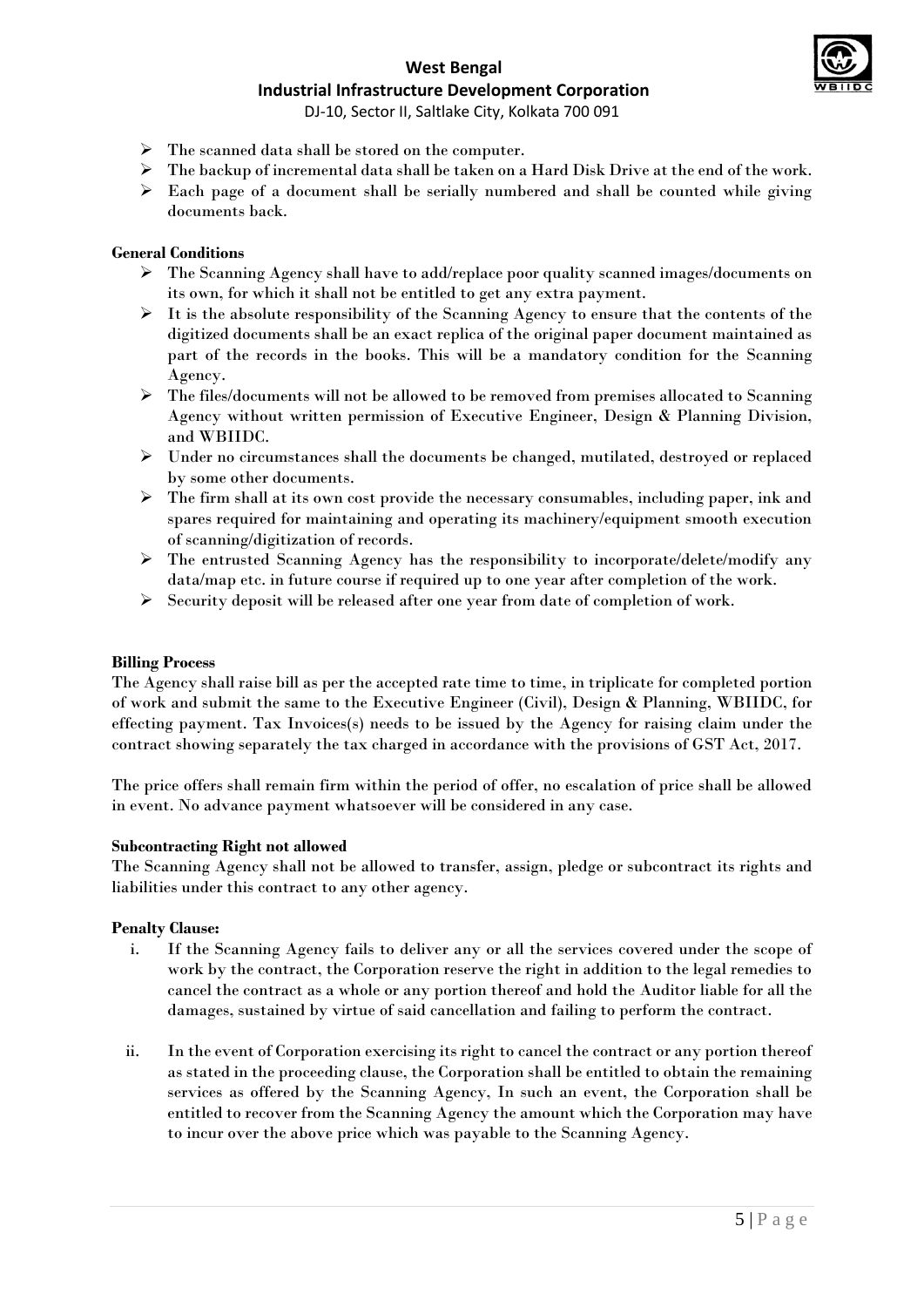

DJ-10, Sector II, Saltlake City, Kolkata 700 091

# **Earnest Money Deposit (EMD)**

The Developer shall deposit EMD as mentioned in the notice through NEFT at Allahabad Bank, Saltlake City Branch, Branch Code: 211829, Account number 505 300 378 42, IFSC ALLA 0211829, No interest shall be paid on any account against EMD. EMD of all unsuccessful Quotationers shall be returned after award of work to the successful bidder on request by the Quotationers.

# **Security Deposit**

The EMD of the successful tenderer will be retained with WBIIDC as Security Deposit.

# **Refund of Security Deposit**

Security Deposit amount will be refunded on successful completion of work and termination of the contract.

#### **Force majeure:-**

- I. Notwithstanding the provisions of Clauses i& ii, the Scanning Agency shall not be liable for forfeiture of amount towards liquidated damages/penalty or termination for default, it and to the extent that, its delay in performance or other failure to perform its obligations under the Contract is the result of an event of Force majeure.
- II. For purposes of this Clause, "Force Majeure" means an event beyond the control of the Scanning Agency and not involving the Scanning Agency's fault or negligence and not foreseeable. Such events may include, but are not limited to, acts of the Corporation either in its sovereign or contractual capacity, wars or revolutions, fires, floods, epidemics, quarantine restrictions and freight embargoes
- III. If a Force Majeure situation arises, the Scanning Agency shall promptly notify the Corporation in writing of such conditions and the cause thereof within 48 (Forty Eight) hours. Unless otherwise directed by the Purchases in writing, the Scanning Agency shall continue to perform its obligations under the Contract as far as is reasonably practical and shall seek all reasonable alternative means for performance not prevented by the Force Majeure event.

#### **Recovery of Income Tax and other Taxes:**

Income tax & other taxes as admissible will be deducted from each bill as per Government Rules.

#### **Rejection & Acceptance of Quotation**

The Executive Engineer (Civil), Design & Planning Division, WBIIDC reserves the right to reject / accept the quotation in whole or part thereof without assigning any reason whatsoever. If any date mentioned above happens to be holiday, the next working day will be considered as the stipulated date. In no circumstances, the quoted rates will be altered after acceptance of the quotation.

#### **Effect of any breach of conditions of contract**

In such event, security deposit of the Scanning Agency will be forfeited.

#### **Agreement for the Work**

The successful Scanning Agency will have to execute an agreement with WBIIDC on Rs.100/ stamp paper (non-judicial). Format of agreement is placed at Annexure- III. The conditions of the agreement shall be binding on the Scanning Agency. All communications and documents relating the quotation will become part of agreement.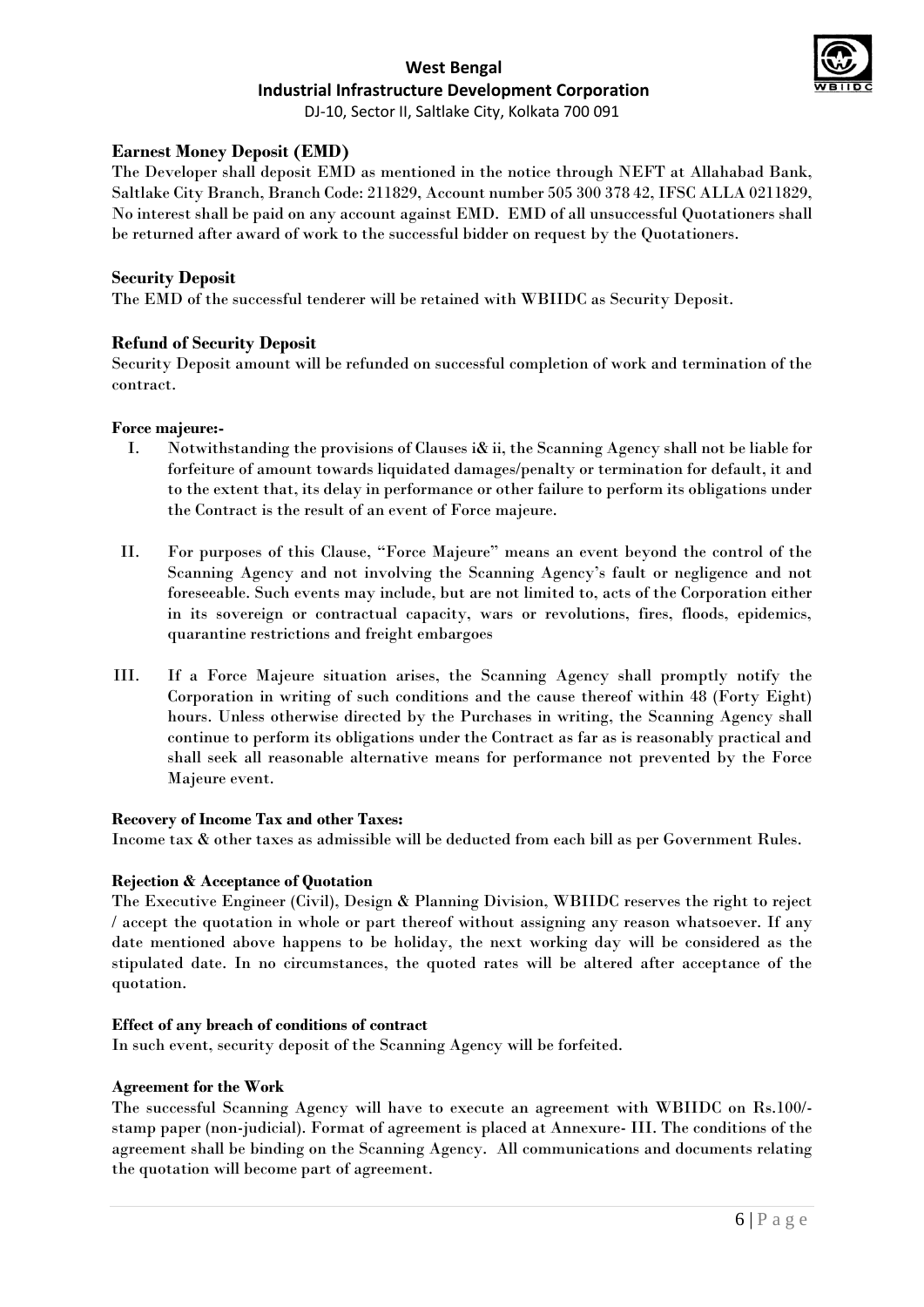

DJ-10, Sector II, Saltlake City, Kolkata 700 091

# **Time Extension for submission of report beyond the specified period**

If at any stage of preparation of scanning report, the Agency apprehends delay in the completion of work, they shall at least a week in advance, seek on sufficient grounds suitable extension, which may be granted/rejected after consideration of related issues.

# **CONDITIONS IN EXTENDED PERIOD**

When an extension of time for completion of work is authorized by the Engineer-in-charge, it shall be taken for granted that the validity of the contract is extended automatically up to the extended period with all terms and conditions, rates etc. remaining unaltered, i.e. the quotation is revalidated up to the extended period.

#### **Debarment of Scanning Agency participating for works under WBIIDC**

Penal measures of suspension and debarment will be imposed upon the Scanning Agencies who are participating in the quotation process as well as selected for execution of Corporation's work for their false declaration of forgery or falsification of records submitted or failure to execute committed contract or for their failure to perform contractual obligations and thereby resulting delay in execution of the public works or execution of faulty works. Action will be taken as per Memorandum No.547-W(C)/1M-387/15 dt.16.11.2015 of the Joint Secretary to the Govt. of west Bengal, Public Works Department.

#### **Dispute Settlement**

In the event of any dispute or differences arising under the terms of this agreement, the same shall be settled by mutual discussion and negotiation. Only when such procedure fails, such matter shall be settled through a reference to arbitration by a sole arbitrator to be appointed under the provisions of Arbitration and Conciliation Act, 1996.

In case of any dispute between the agency and Corporation (WBIIDC), the Corporation shall have the right to decide. However all matters of jurisdiction shall be at the local court located at West Bengal only.

#### **Obligation to the Scanning Agency**

- a. The Scanning Agency shall ensure full compliance with Tax Laws of India with regard to this contract and shall be solely responsible for the same.
- b. The Scanning Agency shall submit copies of acknowledgement substantiating ceiling of return every year and shall keep the Quotation Inviting Authority fully indemnified against liability of Tax, Interest, Penalty etc., of the Scanning Agency in respect thereof, which may arise.
- c. The Scanning Agency shall also comply with all applicable statutory liability.

**Executive Engineer (Civil) Design & Planning Division**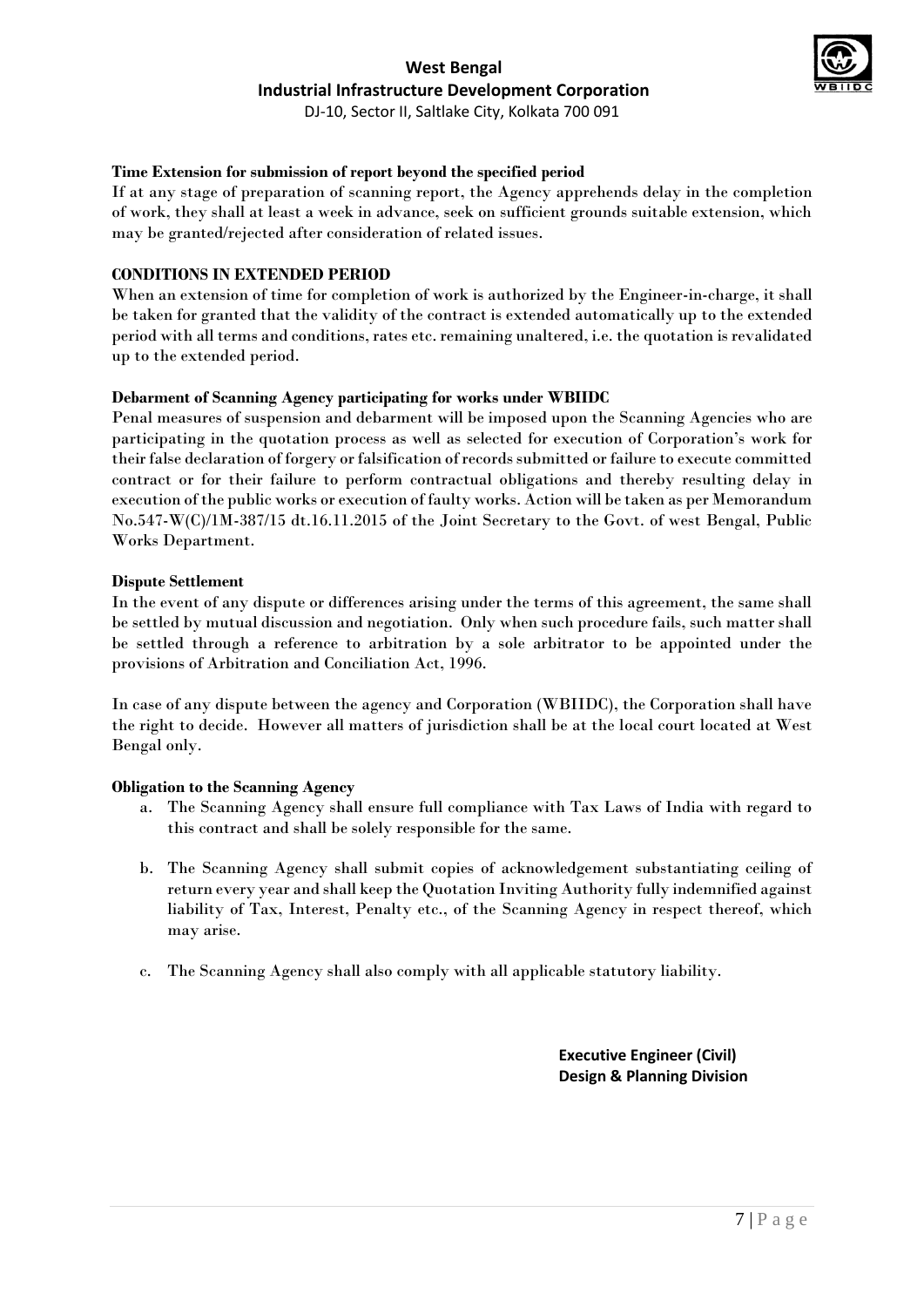

# *ANNEXURE I*

# *Covering Letter Submitting Quotation over Printed Letter Head*

(To be kept within main envelope along with Quotation Document)

**To The Executive Engineer (Civil), Design & Planning Division WBIIDC, DJ-10, Sector II, Saltlake City, Kolkata 700 091**

Subject: Submission of Quotation for "Hiring scanning equipment and services for scanning, digitization, data storing in hard drives, indexing by attaching metadata tags, verification of scanned documents, entering missing data and cleaning unwanted spots & marks of various office documents, maps, drawings etc., of WBIIDC including formation of metadata files for sharing and archiving various documents with Document Management Web Application System - 2nd phase"

Reference: Notice Inviting Quotation No: IIDC /D & P/ 05/2020-21

Sir,

I/We am/are submitting our quotation in sealed envelopes for the above work. All the statements made in this Quotation are true and I/we accept that any misinterpretation contained in it may lead to our disqualification.

I/We also understand that you are not bound to accept any quotation you have received.

We remain,

Yours Sincerely

**Signature of Authorized Signatory**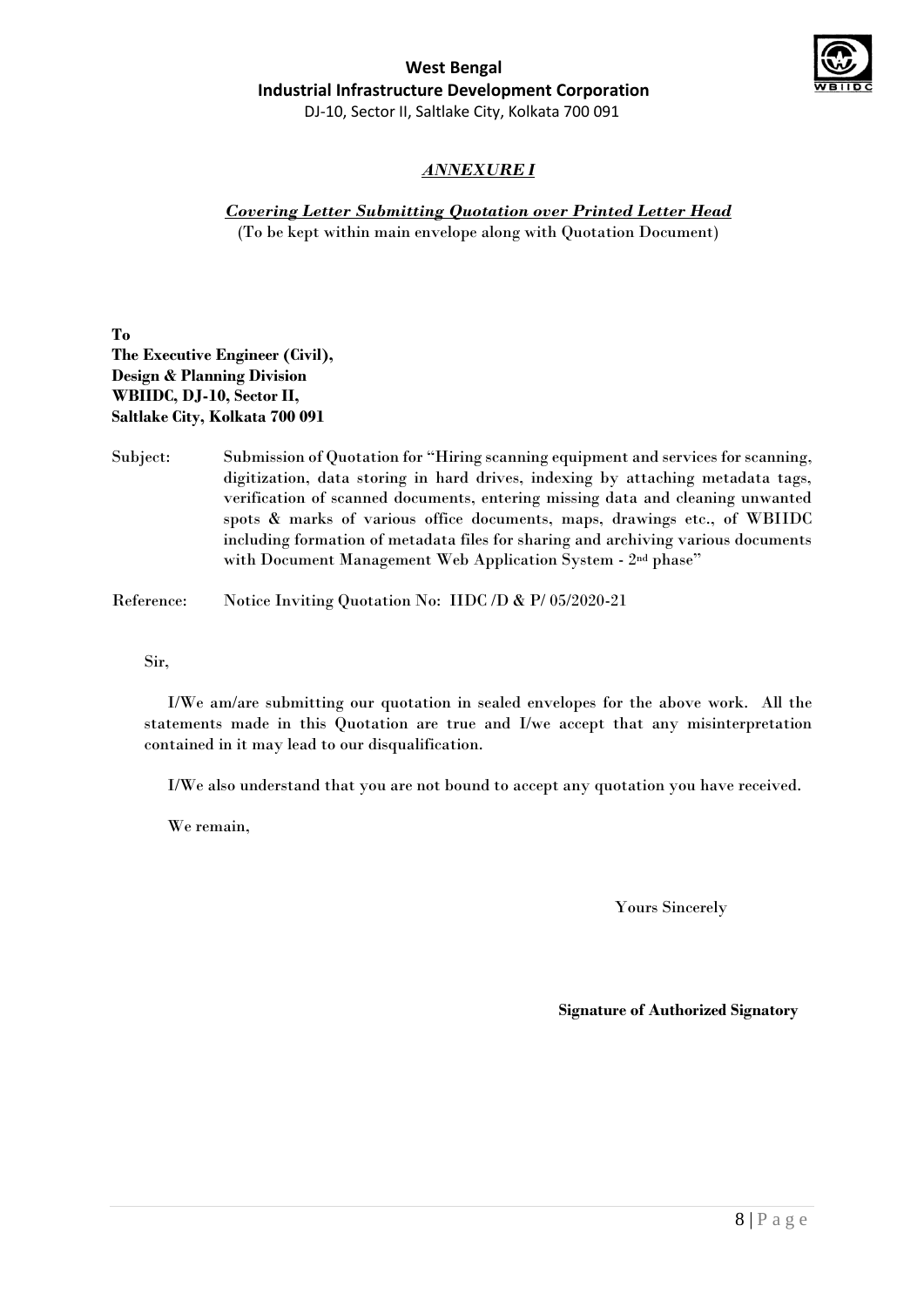

DJ-10, Sector II, Saltlake City, Kolkata 700 091

# *ANNEXURE II Quotation for Securing Hired Skilled Manpower Services*

**Schedule of Work for "**Hiring scanning equipment and services for scanning, digitization, data storing in hard drives, indexing by attaching metadata tags, verification of scanned documents, entering missing data and cleaning unwanted spots & marks of various office documents, maps, drawings etc., of WBIIDC including formation of metadata files for sharing and archiving various documents with Document Management Web Application System - 2 nd phase**".**

| Sl. No | <b>Items of Work</b>                                              | Unit         | Rate (₹)             |
|--------|-------------------------------------------------------------------|--------------|----------------------|
| 1.     | Hiring scanning equipment and service for scanning, digitization  |              |                      |
|        | in .pdf / .jpeg / .tiff formats as directed, data storing in hard |              |                      |
|        | drives, indexing by attaching metadata tags, verification of      |              |                      |
|        | scanned documents, entering missing data and cleaning             |              |                      |
|        | unwanted spots &marks of various office documents, maps,          |              |                      |
|        | drawings etc., of WBIIDC in A4, Legal, A3, A1 & A0 formats        |              |                      |
|        | maintaining similarity with the original document/map/drawing     |              |                      |
|        | etc., including formation of metadata files for sharing and       |              |                      |
|        | archiving various documents with Document Management Web          |              |                      |
|        | Application System $-2nd$ Phase.                                  |              |                      |
|        | <b>A4 Size Documents</b>                                          | <b>Sheet</b> |                      |
|        | <b>Legal Size Documents</b>                                       | Sheet        |                      |
|        | A3 Size Documents / Maps / Drawings                               | Sheet        |                      |
|        | Al Size Documents / Maps / Drawings                               | Sheet        |                      |
|        | A0 Size Document / Maps / Drawings                                | Sheet        |                      |
|        | G.S.T.                                                            |              | <i>As prevailing</i> |

# **Scanning Specifications:**

- The documents shall be scanned on a 300 DPI resolution in Grey Scale
- $\triangleright$  The Scanning Agency should ensure that quality of scanned imaged are enhanced up to optimum level and required image enhancement activities like De-skew(to make the images straight), contrast ratio setting etc. have to be done on the documents.
- $\triangleright$  In case the documents are not legible, it will be Scanning Agency's responsibility to scan the documents on high resolution i.e. 300 dpi.
- $\triangleright$  In case the content of the documents are not visible then document scanning shall be done in Grey Scale. No extra payment shall be made for the same.
- The Agency should ensure that all documents are digitized.
- $\triangleright$  No page/document shall be digitized more than once.
- $\triangleright$  The scanned documents should be retrievable through search. The documents would be searched for the metadata tags that were used to index the documents.
- $\triangleright$  These metadata tags should include the following minimum reference tags:
	- Subject of the document
	- $\blacksquare$  File No.
	- Date of document
	- Department
	- Authority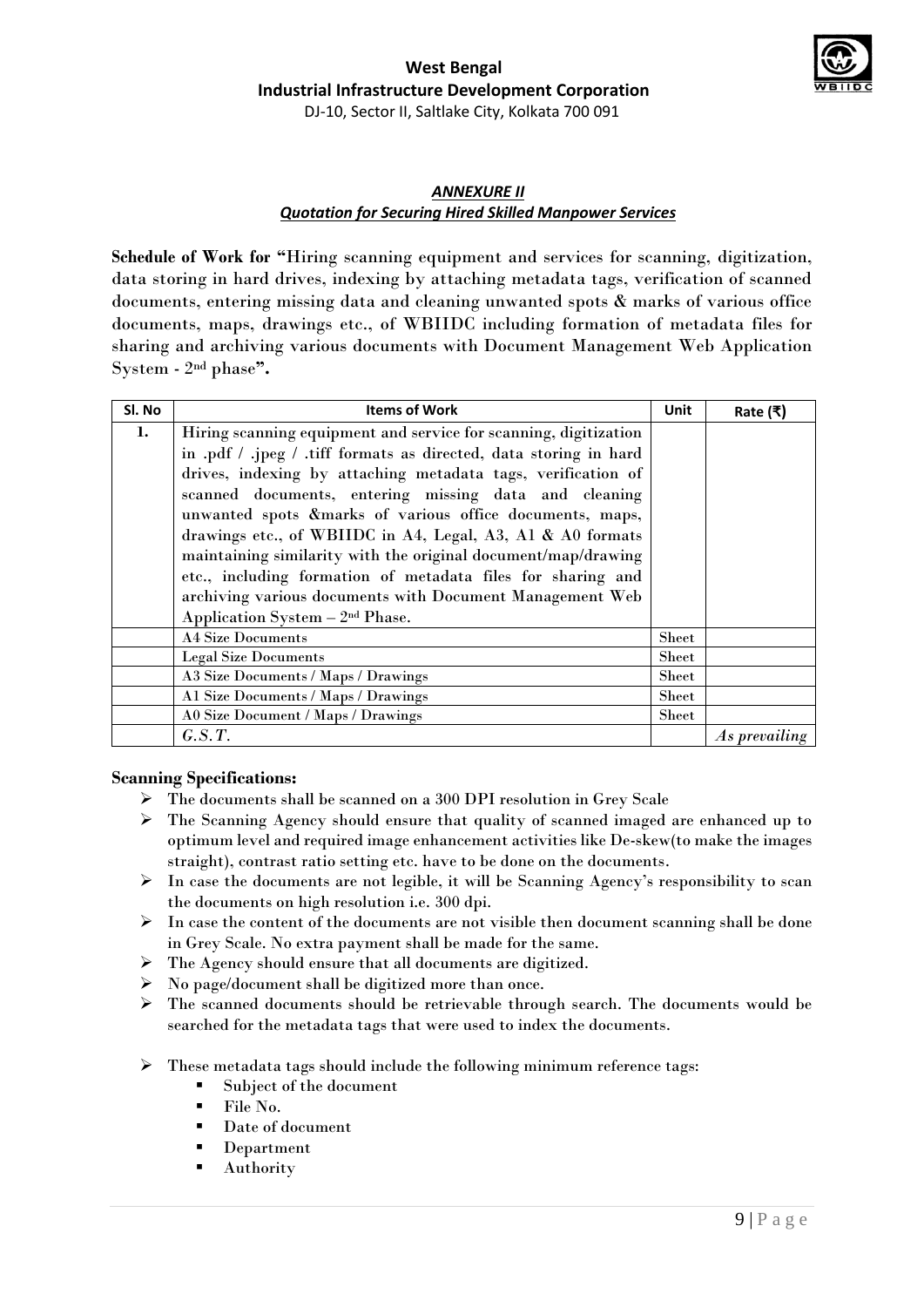

DJ-10, Sector II, Saltlake City, Kolkata 700 091

- More metadata tags shall be required to be added to the above list. The same shall be discussed and finalized with the executing agency during course of work.
- $\triangleright$  The document should be retrievable by searching for any of the metadata tags mentioned above.
- Access Control- There shall be an access control that shall be imposed on each of the scanned documents. The access control would be at the document level. Only users at a particular level on the hierarchy should have access to certain documents.

# **Scanning Infrastructure**

- $\triangleright$  The scanning agency will use its own infrastructure. This shall include, but is not limited to, Computers, Scanner etc. for document scanning.
- The scanning agency would deploy its own human resource for all the aforementioned activities. The scanning agency shall deploy adequately skilled manpower resources to complete the job within the specified time.
	- Computers and plotters in sufficient numbers and other equipment require have to be setup by the agency at its own cost. The Vendor will also have to use his own stationery for taking out the printouts of sheets for Quality Checking.
	- The Vendor will also have to arrange CDs/DVDs/External HD himself on which he will take backups of the finally modified data of each document / Drawings / Land plan / Maps.
- $\triangleright$  It is the responsibility of the Vendor to digitize neatly & correctly with proper attributes as per the project standards and should pass through all the quality checks.
- The Vendor will be responsible for arranging backups on CDs/DVDs/External HD.

# **FINAL DATA**

After the completion of digitization &cleaning, following should be ensured before archiving the data and sending it to office of WBIIDC.

- $\triangleright$  The vendor should ensure to fill in the various data quality check forms duly signed from the vendor side.
- $\triangleright$  The metadata for the data coverage should also be completely filled in with necessary comments wherever required.
- $\triangleright$  Deliverables to be supplied by Vendor
- $\triangleright$  To be delivered in properly labelled CD's as per the standards nomenclature.

Considering every aspects of the assignment, I/We submit our rate as  $\%$  (in word percent) above / at par / below the rate mentioned in priced schedule of work.

Date:

Place:

# **Signature of Authorized Signatory**

| Name and Designation of the Signatory |
|---------------------------------------|
|                                       |
|                                       |
|                                       |
|                                       |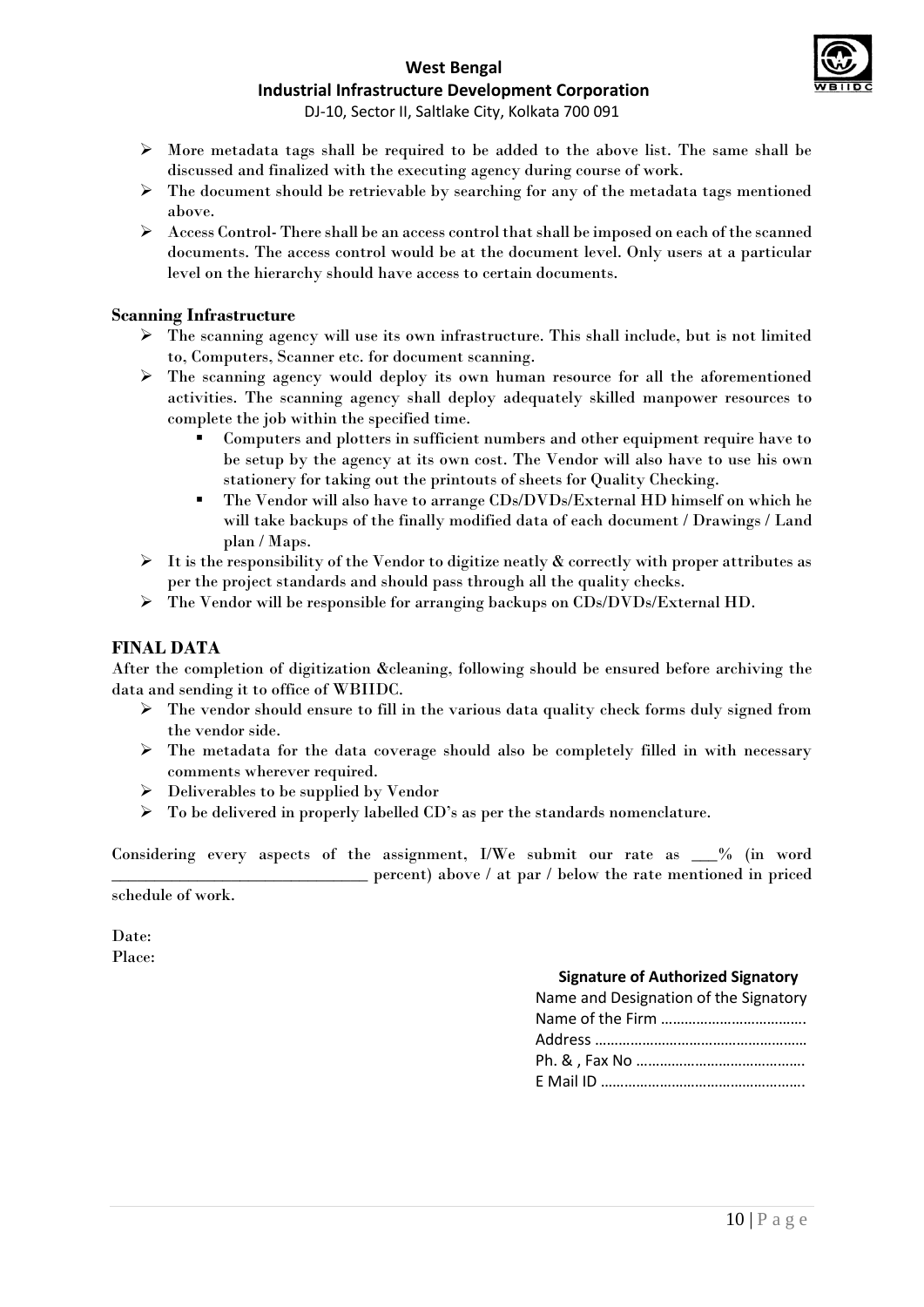

Annexure - III

# AGREEMENT BETWEEN WEST BENGAL INDUSTRIAL INFRASTRUCTURE DEVELOPMENT CORPORATION AND (NAME OF SUCCESSFUL QUOTATIONER)

This agreement made on this \_\_\_\_\_\_\_\_\_\_\_\_\_\_\_\_\_\_\_\_\_\_\_\_\_\_\_\_\_\_\_\_ day of \_\_\_\_\_\_\_\_\_\_\_\_\_\_\_\_\_\_\_ Two Thousand Nineteen between the West Bengal Industrial Infrastructure Development corporation, DJ-10, Sector II, Saltlake City, Kolkata 700 091. West Bengal (hereinafter called the "WBIIDC" which expression shall unless excluded by or repugnant to the context, be deemed to include their successors in office) on the one part and------------ (hereinafter called the "Scanning Agency" which expression shall unless excluded by or repugnant to the context be deemed to include their heirs, executors, administrators, representatives and assigns or successors in Office) on the other part.

WHEREAS WBIIDC is desirous of commissioning the services of a Scanning Agency to assume total responsibility with regard to "*Hiring scanning equipment and services for scanning, digitization, data storing in hard drives, indexing by attaching metadata tags, verification of scanned documents, entering missing data and cleaning unwanted spots & marks of various office documents, maps, drawings etc., of WBIIDC including formation of metadata files for sharing and archiving various documents with Document Management Web Application System - 2nd phase*". The work shall be completed in all respect within period as mentioned in respective section of quotation document.

WHEREAS the Scanning Agency has offered to execute and complete each study at rate \_\_\_% (in word \_\_\_\_\_\_\_\_\_\_\_\_\_\_\_\_\_\_\_\_\_ percent) above / at par / below the rate mentioned in priced schedule of work fees and whereas WBIIDC has accepted the offer of the Scanning Agency and whereas the Scanning Agency has furnished Earnest Money Deposit of ₹ 10,000.00 (minimum preset non-interest bearing amount) through NEFT in favour of "WBIIDC" for the due fulfillment of all the conditions of this contract.

NOW IN THIS AGREEMENT WITNESSTH AS FOLLOWS. In this agreement words and expression shall have the same meaning as are respectively assigned to them in the conditions of contract hereinafter referred to. The following documents in this regard shall form an integral part of this agreement and be read construed as part of this agreement viz.

- 1. Scanning Agency's submissions in response to Notice Inviting Quotation No: IIDC /D & P/ 05/2020-21
- 2. Work Order no. ----------- dated -------

The contract agreement has been compiled by the WBIIDC primarily from the original quotation documents and all the correspondence from the quotationing stage till acceptance. In the event of any difference arising from the completion of the contract, the original quotation document, Scanning Agency's offer and work order issued by WBIIDC may be referred to by either party. The terms of this Agreement and Bid document are subject to change as occasion would arise and as may be decided by the Chief Executive Officer, WBIIDC.

These documents shall take precedence over the compiled documents. The Scanning Agency hereby covenants with the WBIIDC to complete the "Work" in all respect as per the provisions of the agreement.

The WBIIDC hereby covenants to pay the Scanning Agency in consideration of such completion of work, the contract price at the time and in the manner as mentioned in the quotation document.